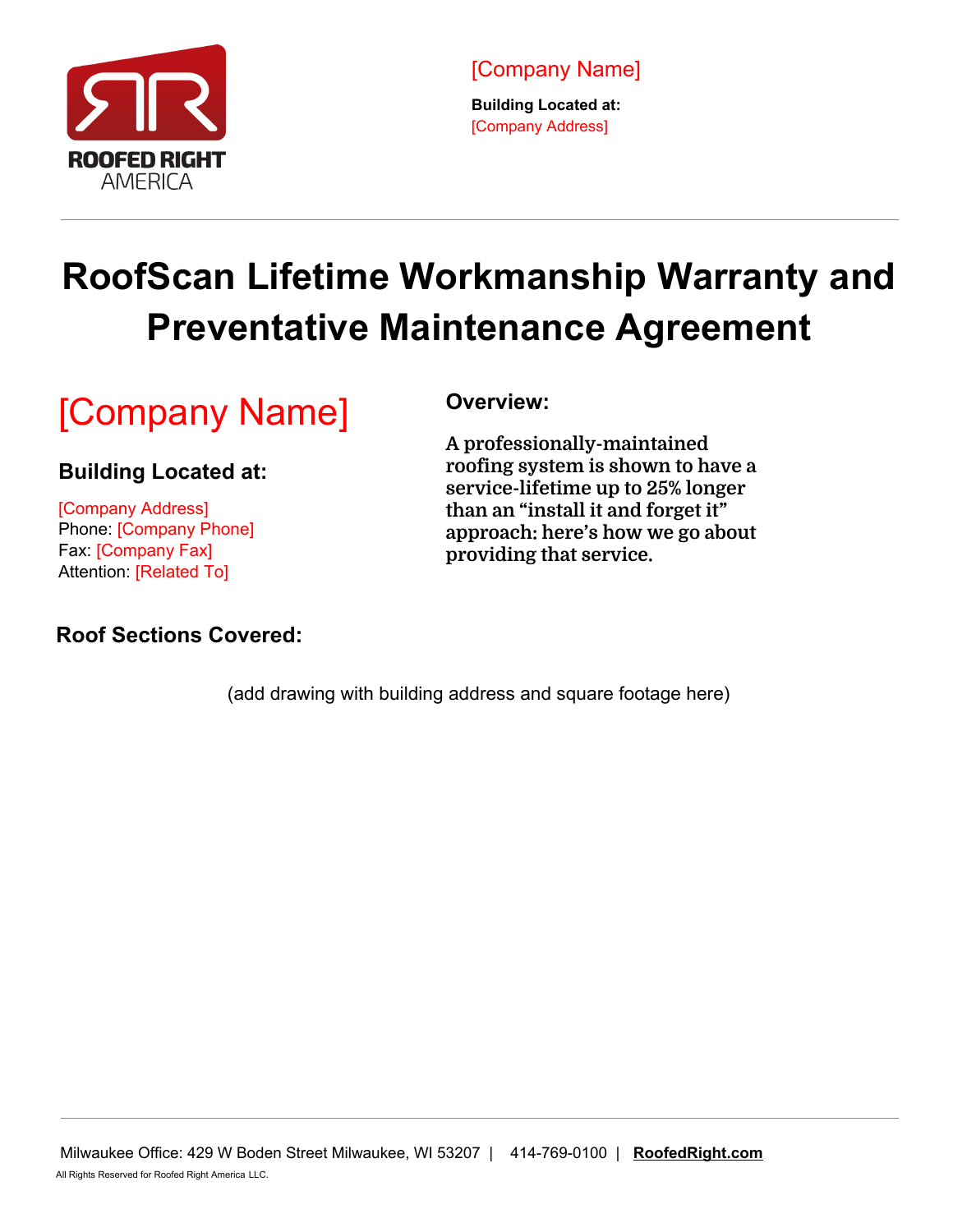

# **Stage I**

### **Certified Aerial Infrared Thermographic Imaging Scans: (2 times per year)**

- Aerial certified infrared thermographic imagery scan is to be performed two times per year to detect the presence of any moisture in the new roofing system, once after snow melt in spring (between March and June) and once prior to snowfall (between July and November), typically we attempt to space the inspections apart by about five of six months to capture any differences in roof performance between inspections.
- Provide Certified Infrared Thermographic Imagery Inspection Reporting including the cetified infrared thermographic images, a computer assisted design (CAD) drawing indicating any problem areas as inferred from the infrared thermographic data in a report format to be provided electronically to client.
- Provide aerial photography in high-format resolution with 21.4 megapixel ultrasonic aerial-optimised and gyroscopic-stabilized platform capture technology. This imaging will provide ponding-water and overall-condition data as we can see the amount of water left standing on the roof surfaces as well as provide insurance-company asset tracking information to document your attention to maintaining the roofing systems installed. (This tracking data is extremely important if you ever wish to maintaining your loss-coverage from a roof leak, which typical insurance policies exclude in "seepage over time" exlusion clauses. The ability to document a leak-free condition within the last roof inspection will allow you to make a valid insurance claim a new roof leak with less fear that they will reject it for lack of evidence.)
- Document any indicated areas of moisture in the roofing system, areas of standing water, areas with apparent damage or other problem areas on a CAD roof map for the visual (physical) roofing inspection segment of this maintenance agreement. This provided information will allow for a comprehensive examination of the areas during the physical on-roof inspection which might otherwise not be afforded additional attention.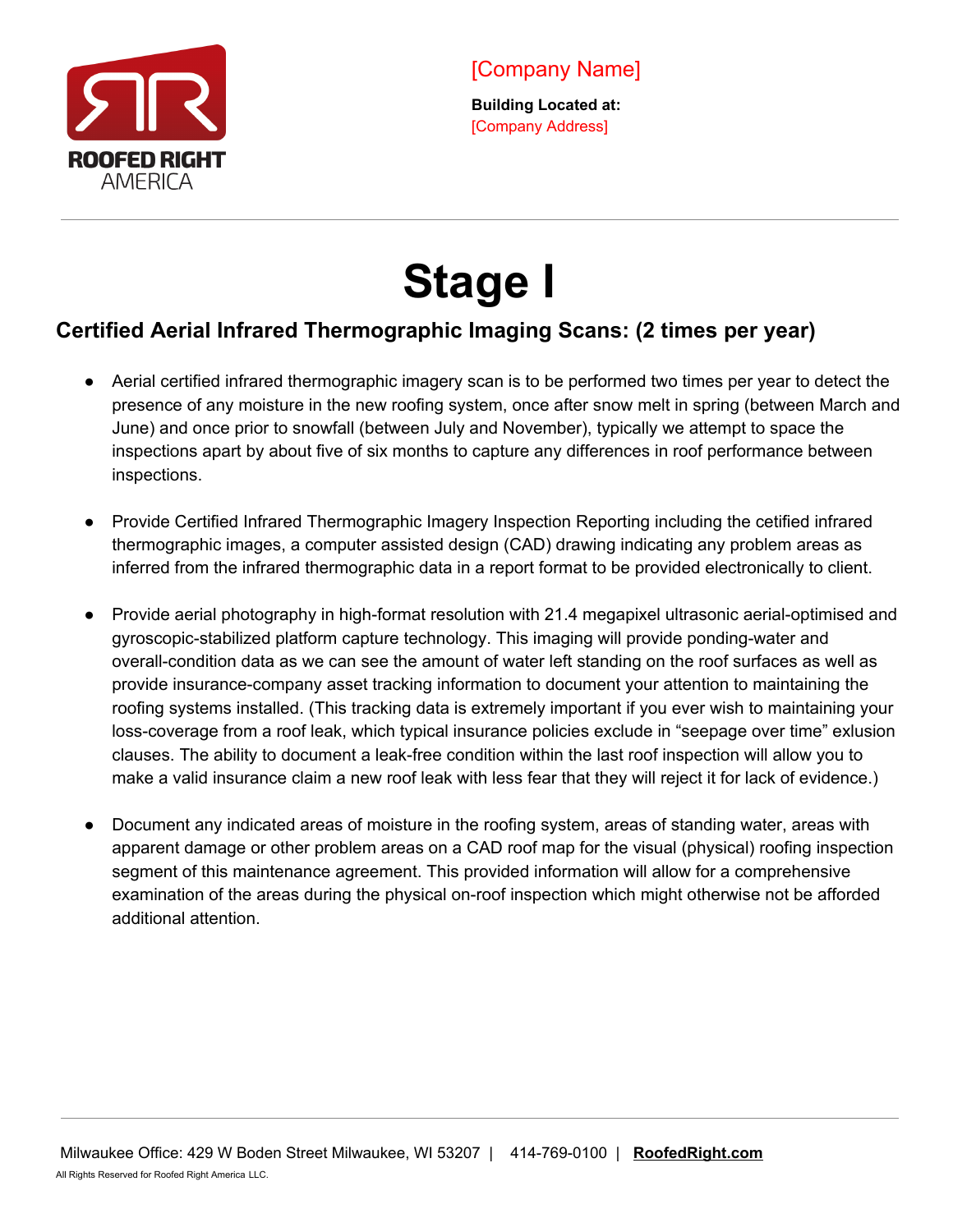

## **Stage II**

#### **Physical On-Roof Nuclear Hydrogen Detection Survey: (2 times per year)**

- Verify all aerial imaging infrared thermography using a Certified Cesium 137 Nuclear Radioisotopic Thermalization detection gauge by a licensed operator which will non-destructively test and verify moisture presence and concentrations in the underlying roof insulation.
- Provide a CAD overlay in a 10'x10' grid format which depicts actual hydrogen atom detection with count-readings as indicated by the licensed nuclear gauge operator. in areas where the aerial infrared thermographic imagery implies moisture-containing materials against the original aerial infrared thermographic imagery layout This grid layout will be performed in areas of probable moisture detection based on the aerial infrared thermographic imagery scan.
- In all remaining areas of the roof where no probable moisture containing materials are present based on the aerial infrared thermographic imagery scan, perform nuclear hydrogen detection in random patterns at no less than one reading per 1,000 square feet of roof area.
- All nuclear hydrogen detection surveying will be performed in accordance with Roof Consultants Institute protocol for NHD surveying per "Standard Practice for the Detection and Location of Latent Moisture in Building Roofing Systems by Nuclear Radioisotopic Thermalization" Roof Consultants Institute.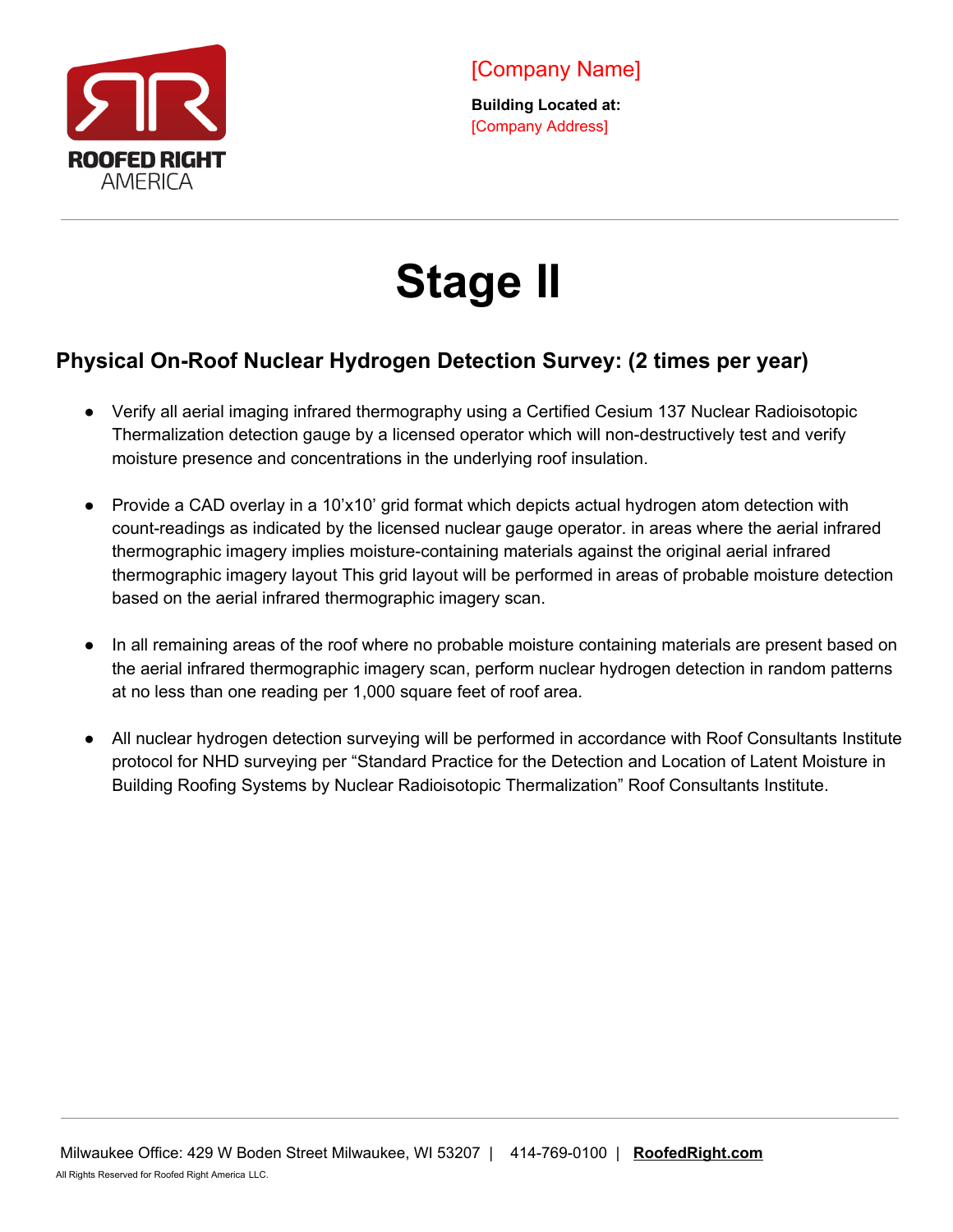

# **Stage III**

### **Physical On-Roof Visual Condition Survey: (2 times per year)**

- Visually examine the roofing system, membrane, flashings, sheet-metal components, drainage systems and penetrations and document all conditions with proper photographic evidence.
- Inspect the parapet walls and other penetration flashings and any areas in need of repair shall be documented and marked for repair.
- Perform physical verification of moisture presence in areas of suspected moisture containing materials based on both the Infrared Thermographic Imagery Scan and the Nuclear Radioisotopic Thermalization Survey by means of physical sample testing and including a physical moisture meter conductivity test in each sample. Document in CAD format overlay on the RoofScan report.
- Physically mark areas of confirmed moisture-containing materials to include "Damp" areas and "Wet" areas for remediation work with different color marking agents.

## **Building Exterior:**

- General Condition: Inspect all areas for signs of leaks and/or deterioration.
- Walls: Inspect for deterioration, missing mortar and stains in walls indicating possible leaks and check for cracking, splits and mortar integrity. Mark and document for replacement any damaged, loose or cracked areas. Caulk joints if necessary.
- Roof Edge, Coping Caps or Gravel-Stop as seen from surface-level: Document and mark any broken, missing or deteriorated areas. Visually check for unfastened surfaces or wind-damaged uplifts in cleat areas or mortar joint damage at junctions.
- Fascia: Inspect all surfaces for deterioration, wind-damage, overlap and alignment faults or sealant failures.
- Exterior drainage conductors and collector box units, emergency overflow drainage, scuppers and the runoff management controls including sewer junctions or exterior runoff and retention ponds: verify all connections and joints appear watertight, fasteners are secure and emergency drainage appears unused.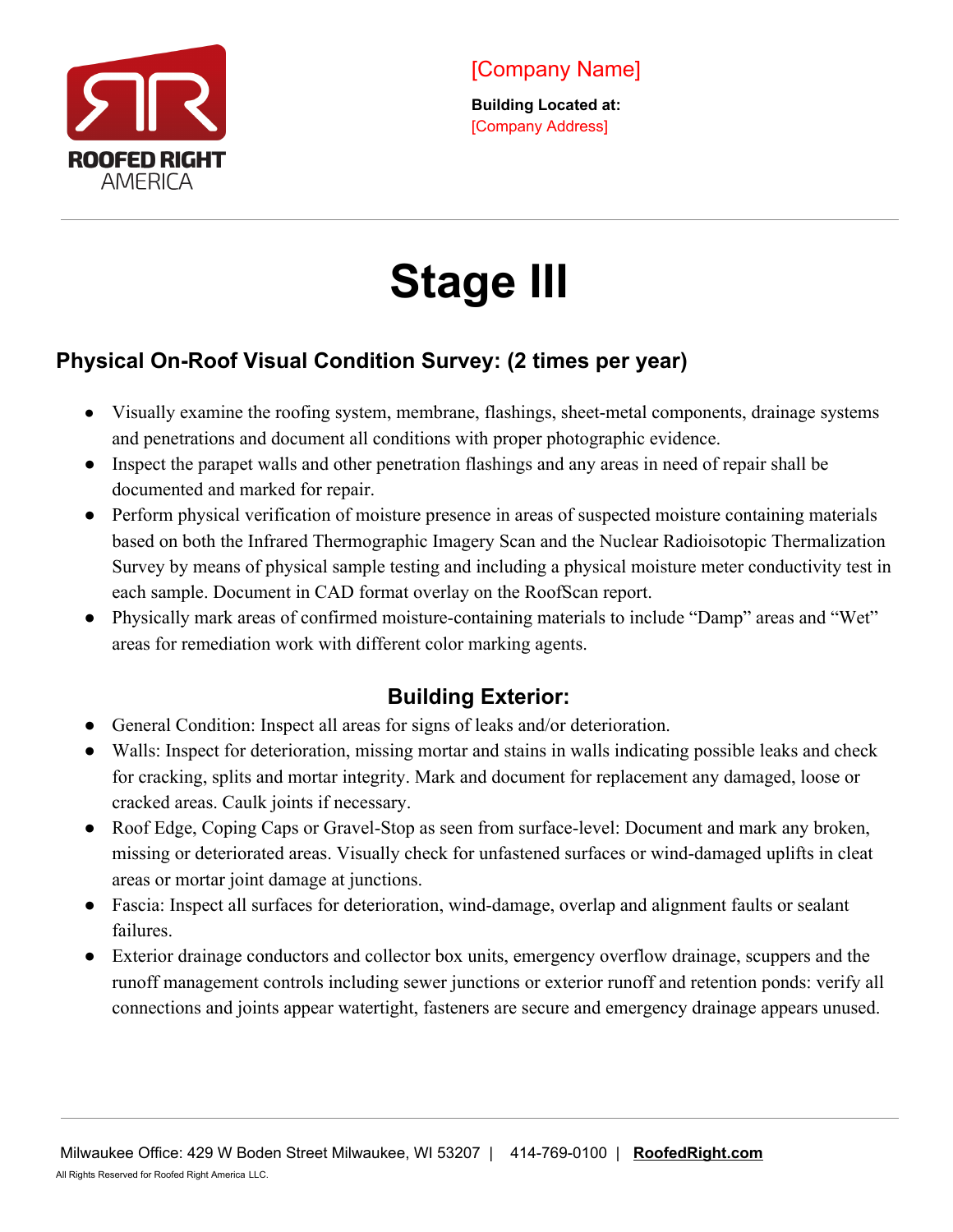

### **Building Interior:**

- General Condition: Inspect all areas for signs of leaks and/or deterioration.
- Walls: Inspect all surfaces for signs of leaks and/or deterioration.
- Underside of Decking: Inspect for stains, discoloration, spalled or rusted surfaces.
- Ceilings: Inspect for evidence of staining.

### **Field of Roof:**

- General Condition: Remove any debris such as leaves, small branches, dirt, rocks, etc. that have accumulated.
- Surfacing: Inspect for general condition, construction debris etc. Ensure that walkway pads are placed at roof entry areas and at rooftop equipment access panels where needed and access is frequent.
- Laps: Inspect condition of membrane laps if applicable.
- Dimensional Stability: Visually inspect for evidence of fastener failure, adhesion-failures, delaminations, seam failure or any other condition. Inspect for "telegraphing" of insulation instability or warping.

## **Drainage System:**

- General Condition: Ensure Water freely flows unobstructed from the roof.
- Gutters, Scuppers, Downspouts, Drains: Remove any debris from inside and the surrounding area and make sure that strainers and clamping rings are secure.

## **Perimeter / Flashings:**

- General Condition: Inspect attachment to make sure it remains watertight. All metal work should be caulked and watertight.
- Base Flashing: Inspect for adequate fastening at top of the flashing. Check attachment to the substrate. Inspect vertical flashing end laps and horizontal laps at membrane.
- Counterflashing: Counterflashing Ensure that the counterflashing is well secured and that the masonry or caulk seal on the reglets and watertight seals remain in good and watertight condition.

## **Roof Top Units:**

General Condition: All roof penetrations are prone to leaks. All units should be installed using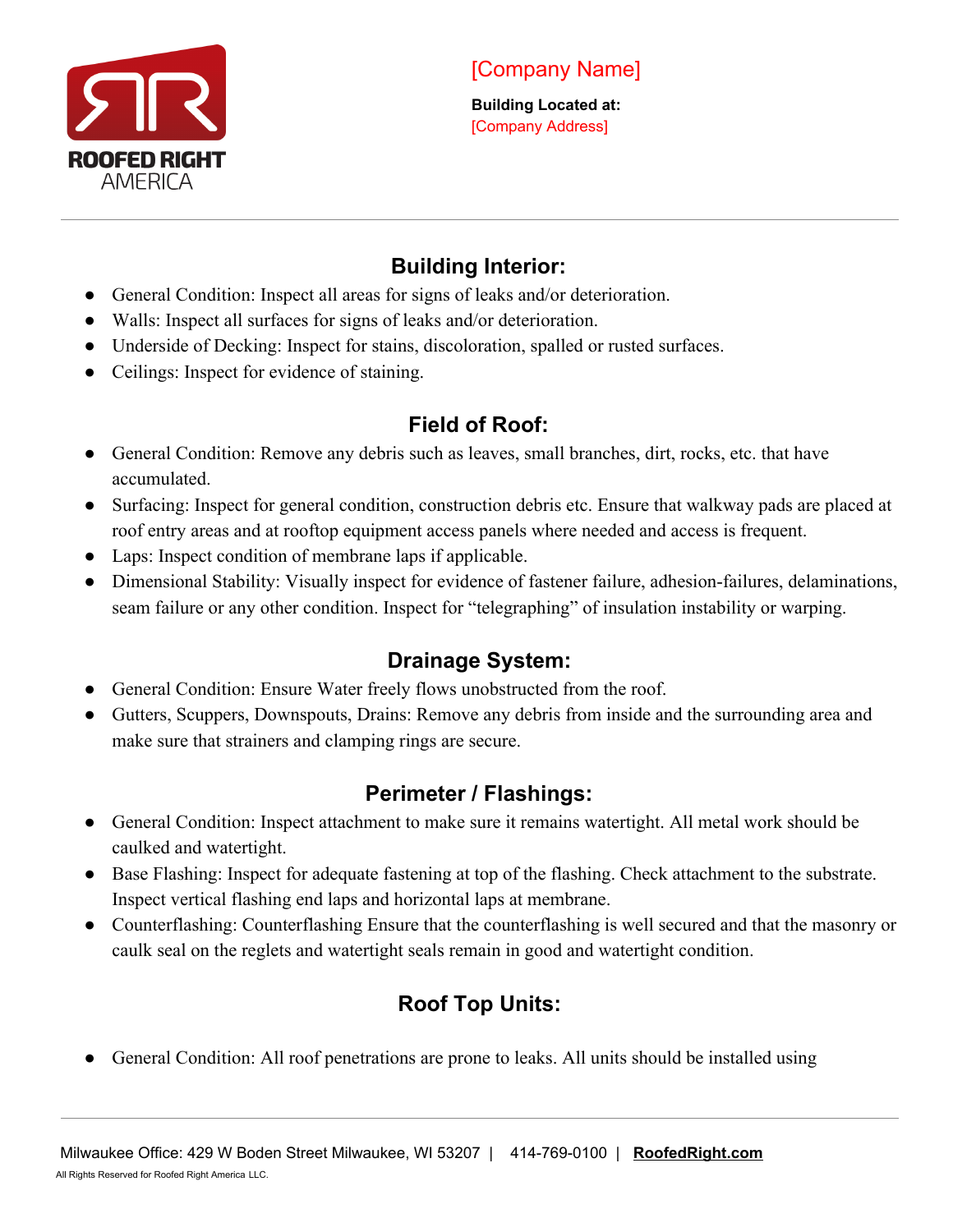

**Building Located at:** [Company Address]

compatible roof materials and should be properly flashed. Proper clearances should be maintained between the roof surface and the bottom of access panels, doors, rooftop units and other penetrations.

- HVAC: Check condensation lines for positive drainage. Ensure they are flowing freely to roof drains. Condensation lines should rest on wood blocks or rubber supports and never directly on the roof surface. Ensure equipment is in good condition and working properly. Ensure that protection/walkpads are installed around perimeter of equipment that requires frequent maintenance.
- Equipment Supports, Satellite Dishes, Signs, Antennas, etc: Ensure all heavy equipment is properly supported on vertical curbs. All vertical curbs should be properly flashed and covered with a metal cap and protection/walkpads should be installed below all lightweight horizontal wood equipment supports.
- Lightning Protection: Should not penetrate the roof surface. Ensure there are no overly loose or dangling cables.
- Equipment Flashing: Ensure equipment base flashings are secure, watertight and counterflashed.

#### **Penetrations:**

- General Condition: ensure that exhaust fats, petroleum or other chemicals or contaminants do not directly contact the roof. Document any chemicals or service fluids that come into contact with the roofing system.
- Pipes and Vents, Penetration Pans: Inspect the lap at membrane and vertical lap. Ensure that the top to the flashing is secured and sealed properly. Inspect all pipe penetrations and mark for removal any abandoned penetrations.
- Pitch Pockets: top-off with compatible sealer as necessary to maintain watertight condition.

### **Expansion Joints:**

● Expansion Joints: A structural separation between two building elements that allows free movement between the elements without damage to the building or roofing system. Check for excessive movement or deterioration. Check all end laps and repair or replace lap splice as necessary.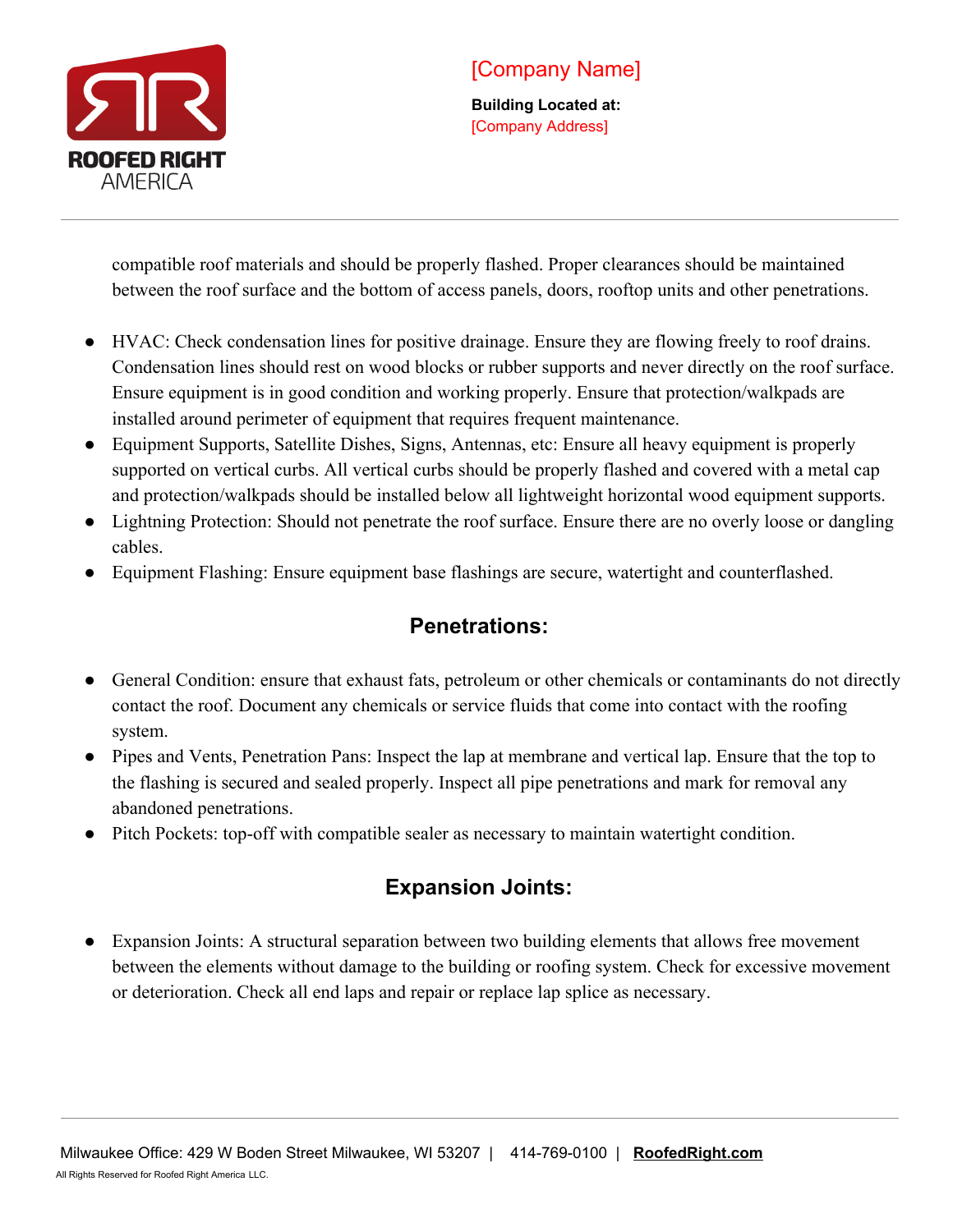

## **Stage IV**

#### **Correction or Remediation of Defects:**

Minor repairs and upgrades may be performed at no cost according to the inspector's discretion, however upon observing deficiencies in the roof system, inspector shall physically mark on the roofing surfaces and alert the building owner. Any repairs may be made on site if possible or scheduled for a separate date, both of which will occur on a time and materials basis of \$70 per manhour plus the cost of materials.

**Warranty: This Scope of Work will Upgrade Current Warranty to a Lifetime Non-Prorated All American Golden Pledge Warranty (Labor and Workmanship)**

## **Investment Amount:**

Per Inspection Fee: \$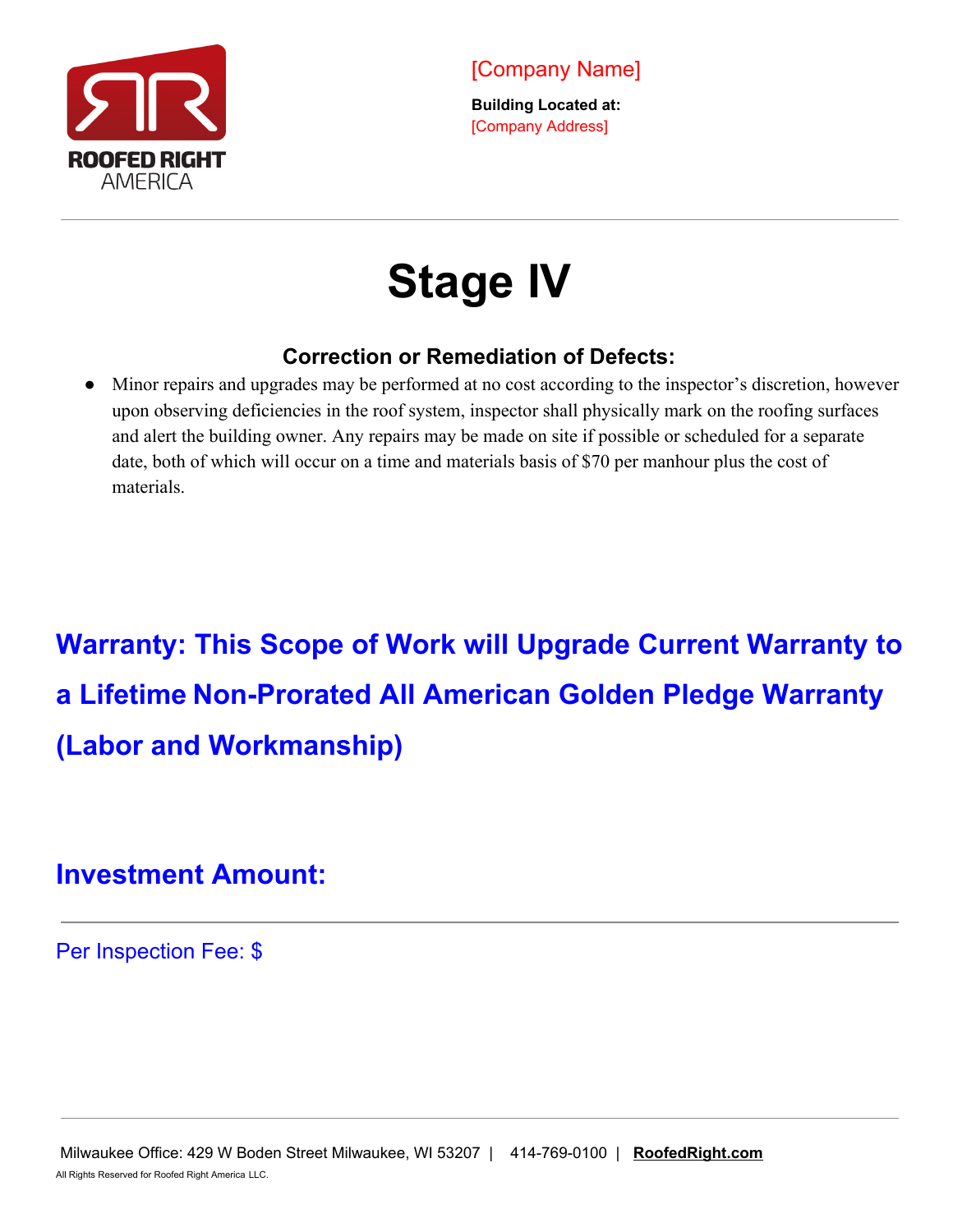

**Building Located at:** [Company Address]

#### CONTRACT

OWNER: [Company Name] ADDRESS:

[Company Address]

PHONE NUMBERS: [Company Phone] E-MAIL: [Business Email] PROJECT LOCATION ("Jobsite"):

[Company Address]

This Contract ("Contract") is effective as of the **\_\_\_\_\_** day of **\_\_\_\_\_\_\_\_\_\_\_\_\_\_\_\_\_\_\_** 2015, between the Owner identified above (the "Owner") and Roofed Right America LLC ("Contractor", together with Owner, the "Parties") who hereby agrees that all Work specified below shall be performed by the Contractor in accordance with all the provisions of this Contract, consisting of the following "Contract Documents":

This Contract Exhibit "A" Scope of Work, Drawings, and Technical Specifications Exhibit "B" Payment Schedule Exhibit "C" Work Schedule Exhibit "D" General Conditions

**1.** WORK TO BE PERFORMED: Except as specified elsewhere in the Contract, Contractor shall furnish all labor, materials; tools; supplies; equipment; transportation; supervision; and other services and shall perform all operations necessary and required to: Perform the roofing services specified in the above scope of work

The construction and services necessary to complete the scope briefly described above and more particularly on Exhibit A to the Contract shall be known as the "Work." Contractor does not provide engineering, investigative, consulting or architectural services. It is the Owner's responsibility to retain a licensed architect or engineer to determine proper design. If plans, specifications, or other design documents have been furnished to Contractor, Owner warrants that they are sufficient and conform to all applicable law and building codes. Contractor is not responsible for any loss, damage or expense due to defects in plans or specifications or building code violations unless such damage results from a deviation by Contractor from the Contract Documents.

**1.** COMPENSATION: As full consideration for the performance by Contractor of this Contract, Owner shall pay to Contractor compensation in the amount of  $$$  (as it may be adjusted by Change Orders, the "Contract Price") in accordance with the Payment provision of Exhibit D and the attached Payment Schedule.

This Contract embodies the entire agreement between Owner and Contractor and supersedes all other writings. The Parties shall not be bound by or be liable for any statement, representation, promise, inducement, or understanding not set forth herein.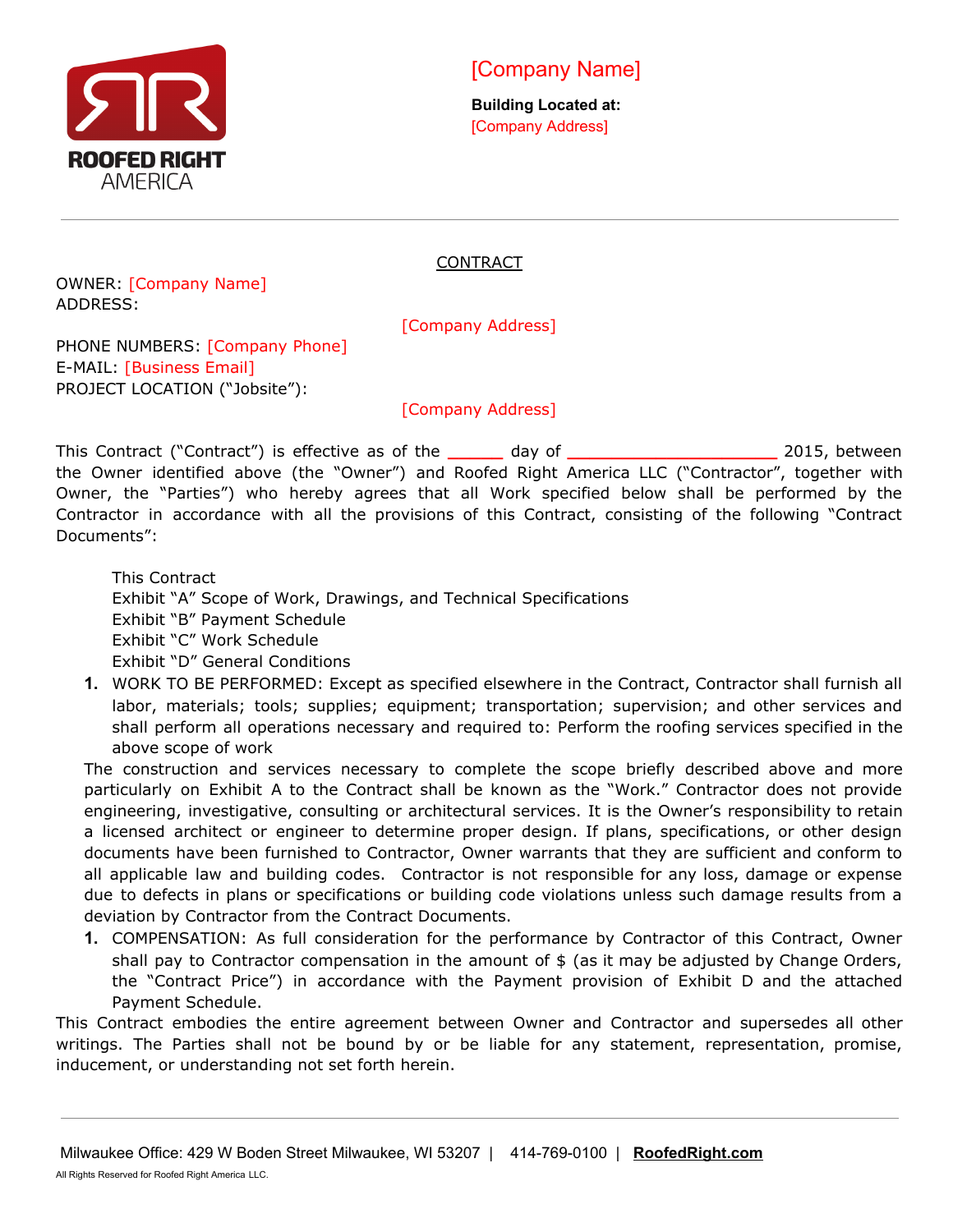

#### **OWNER: [Related to] as an authorized signer for [Company Name]**

Authorized Signature:

Print Name:

Print Title:

#### **CONTRACTOR: Roofed Right America LLC**

Authorized Signature:

Print Name:

Print Title:

#### **ROOFED RIGHT AMERICA LLC**

EXHIBIT "A" TO CONTRACT SCOPE OF WORK, DRAWINGS, AND TECHNICAL SPECIFICATIONS

#### **Scope of Work As detailed in the above scope of work**

#### **Drawings and Technical Specifications Drawings and Details are Attached**

#### **ROOFED RIGHT AMERICA LLC**

EXHIBIT "B" TO CONTRACT PAYMENT SCHEDULE

Owner and Contractor agree that Contractor shall invoice Owner for Work completed and materials installed and/or delivered as follows: Progress Payments:

**1.** One Time Setup Fee of  $\oint$  due upon contract acceptance;

Annual Billable Fee per Roofed Right America LLC Inspection Fee Matrix, recalculated annually and increased by the rate of inflation in labor, materials and fuel costs. Matrix attached to this agreement for the current year. Updated matrix is emailed to clients as changed.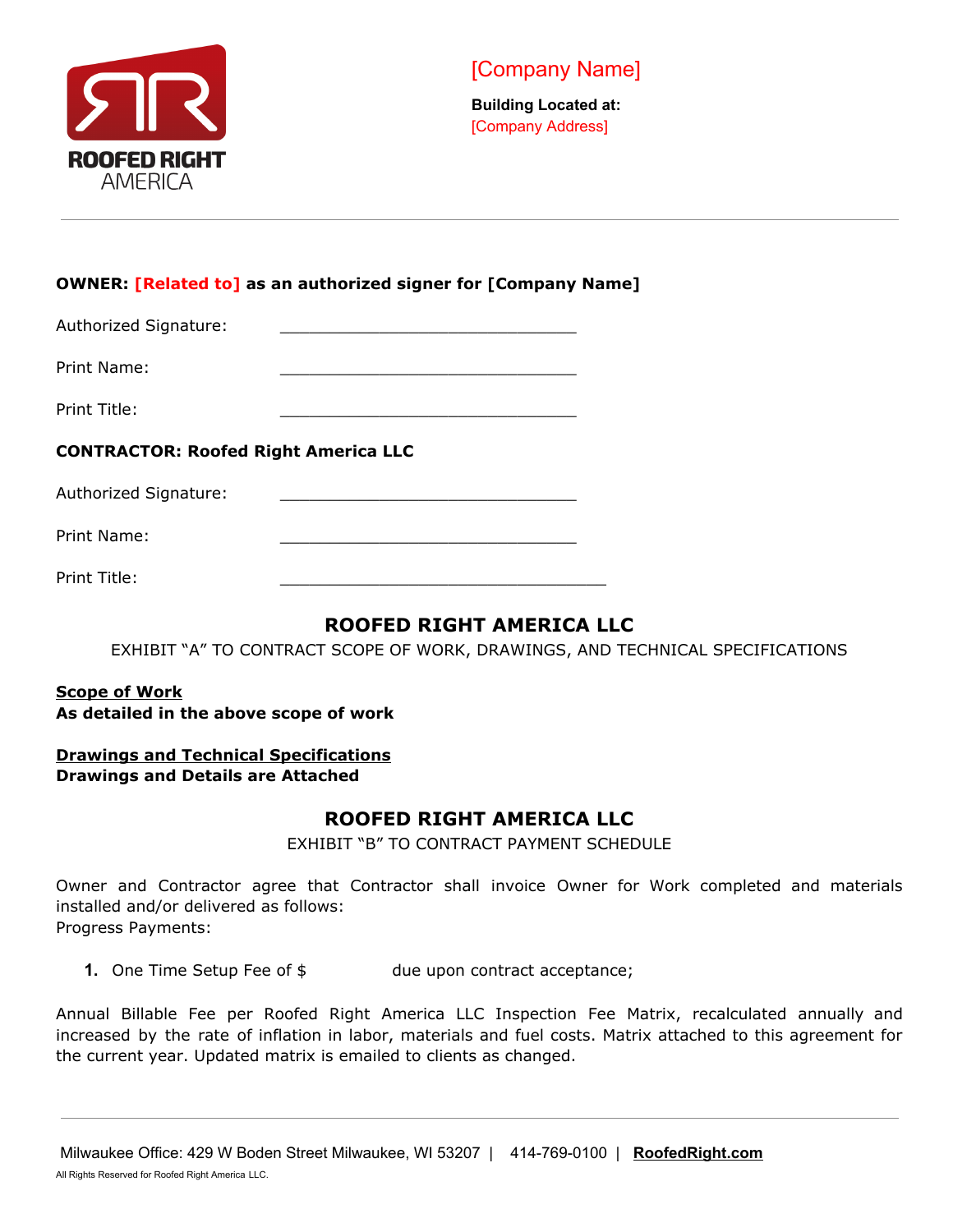

**Building Located at:** [Company Address]

\$ after each inspection takes place,

Price of inspection fee is set according to current price matrix and updated prices are sent to Owner via email upon changes in the Matrix. Owner shall make payment within five (5) business days of delivery of the invoice.

#### **ROOFED RIGHT AMERICA LLC**

EXHIBIT "C" TO CONTRACT WORK SCHEDULE

Work is to be completed by **\_\_\_\_/\_\_\_\_\_**/2015

#### **ROOFED RIGHT AMERICA LLC**

EXHIBIT "D" TO

CONTRACT

#### GENERAL CONDITIONS

**Relationship of the Parties.** Contractor's relationship to Owner is that of an independent contractor. The Contract Documents create a contractual relationship between Owner and the Contractor and shall not be construed as constituting a joint venture, partnership, or any other relationship between them, nor shall they be construed as creating any relationship whatsoever between Owner and Contractor's employees or subcontractors or suppliers. Owner recognizes the relationship of trust and confidence established between it and Contractor. Owner agrees to deal with Contractor in a professional manner and to communicate, cooperate, and expeditiously reconcile any matter that may affect the proper execution and timely completion of the Work.

**Work.** Contractor agrees to fully execute the Work described in the Contract Documents and reasonably inferable by Contractor as required to produce the result intended by the Contract Documents. Contractor is responsible for, and shall have sole control of the construction methods, sequences, and coordination of the Work, unless expressly stated to the contrary.

**Commencement of Work.** Owner warrants that the structures on which Contractor is to work are in sound condition and capable of withstanding normal activities of roofing construction, equipment, and operations. Contractor's commencement of the roof work indicates only that the surface of the deck appears satisfactory to Contractor for the attachment of roofing materials. Contractor is not responsible for the construction, undulations, or structural sufficiency of the roof deck or other trades' work or design.

**Construction Materials.** All materials and work shall be furnished in accordance with normal industry tolerances for color, variation, thickness, size, weight, amount, finish, texture and performance standards. Excess materials delivered to job site and/or materials not physically attached to the structure after Substantial Completion of the work contemplated by this Contract shall remain the property of Contractor.

**Material Cost Escalation.** Steel products, asphalt, polyisocyanurate and other roofing products are sometimes subject to unusual price volatility due to conditions that are beyond the control and anticipation of Contractor. If there is a substantial increase in these or other roofing materials between the date of this Contract and the date when Work commences, Contractor will provide notice to Owner, and the Parties shall execute a Change Order pursuant to Section 14 of this Contract.

**Access to Work and Jobsite.** The Owner, at Owner's cost, shall facilitate access of the Contractor to the Jobsite. Water for construction and electric power will be furnished by Owner without cost to Contractor. Storage of materials and storage of Contractor's equipment shall also be provided by Owner.

Owner agrees to disconnect any plumbing, gas, electric, or other utilities required for Contractor to perform the Work. Owner will indemnify Contractor from personal injury and other claims and expenses if Owner fails to turn off power so as to avoid injury to Contractor's personnel or resulting from the presence of concealed electrical conduit and live electrical power. Contractor is not responsible for costs of repair or damages, including disruption of service, resulting from damage to undisclosed or concealed electrical or other utility lines.

**Insurance.** Contractor shall maintain workers' compensation, automobile liability, commercial general liability and such other insurance as required by law. Contractor will furnish a Certificate of Insurance evidencing the types and amounts of its coverage, upon request. Owner shall maintain homeowners' or property insurance covering all physical loss expressly including, but not limited to, coverage for collapse, fire, wind damage, theft, vandalism and malicious mischief, naming Contractor as additional insured.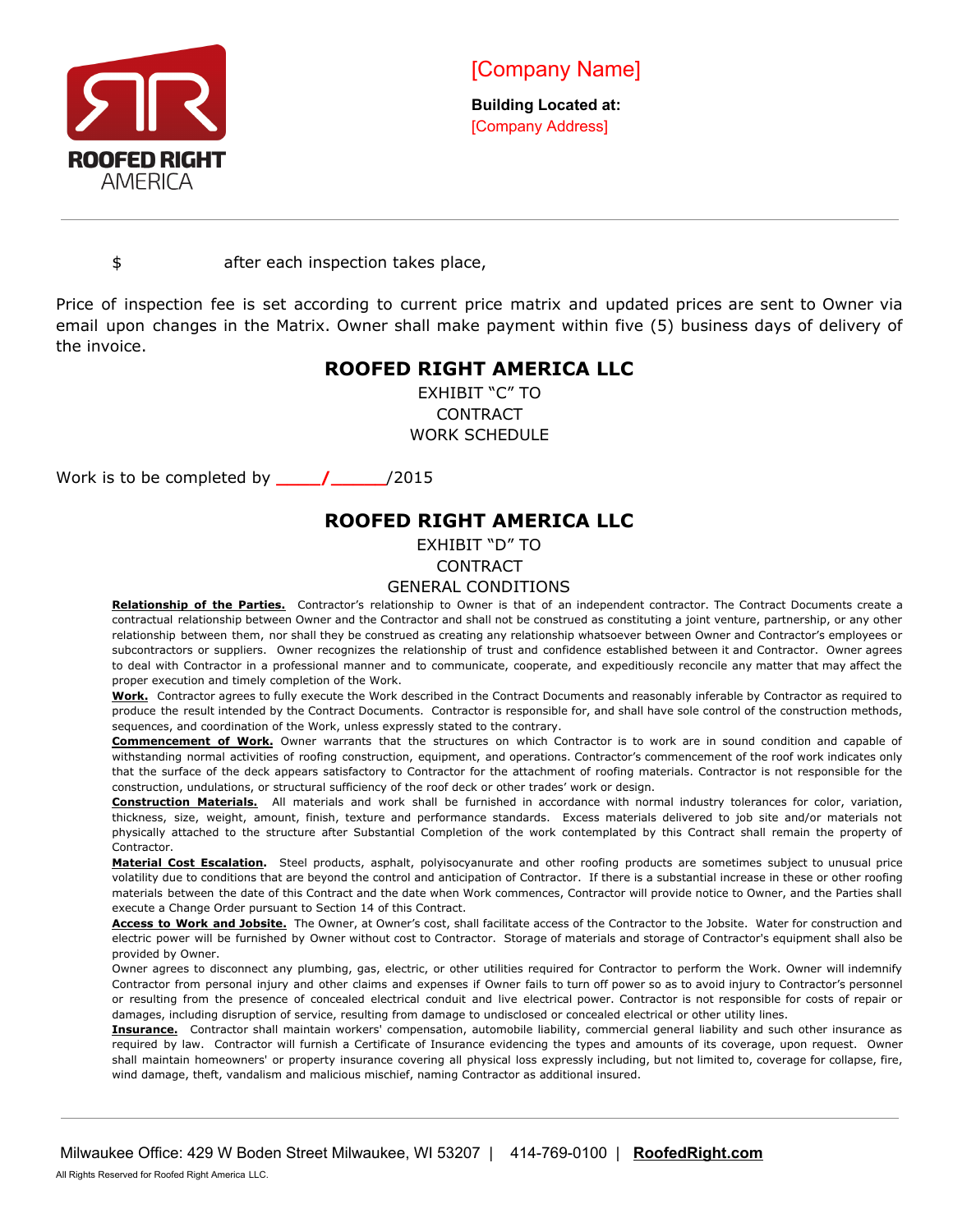

**Building Located at:** [Company Address]

Owner assumes risk of loss during construction, except for the intentional acts of Contractor, its subcontractors or employees.

**Environmental Hazards.** Contractor is not responsible for any environmental hazards identified or released at Jobsite. Owner acknowledges that hazardous materials may be released by Contractor during the normal course of Contractor's work. Such hazardous materials may include, without limitation, mold, dust, chimney soot, creosote, and other particulate that may or may not become airborne. Owner expressly acknowledges ownership of any waste generated at the Jobsite, whether or not such waste contains hazardous materials. Except to the extent of the Contractor's negligent or intentional acts or omissions, Owner shall be solely responsible for all risk, shall indemnify and hold Contractor harmless and free of liability, and shall bear the costs of any removal or correction of environmental materials at the Jobsite.

Asbestos. This Contract is based on Contractor not discovering or coming into contact with asbestos-containing materials ("ACMs"). Contractor is not responsible for expenses, claims or damages arising out of the presence, disturbance or removal of ACMs. Contractor shall be compensated for additional expenses resulting from the presence of ACMs. Owner agrees to indemnify Contractor from and against any liability, damages, loss, claims, demands or citations arising out of the presence of ACMs.

**Noise, Fumes and Emissions.** Owner is aware that roofing construction produces noise and roofing products emit fumes, vapors and odors during the application process. Some people are more sensitive to these noises and emissions than others. Owner shall hold Contractor harmless from claims from third parties relating to noise, fumes and odors that are emitted during the normal roofing process.

**Jobsite Conditions.** If the conditions encountered at the Jobsite are (a) conditions materially different from those indicated in the Contract Documents; or (b) unusual or unknown conditions materially different from those ordinarily encountered or generally recognized as inherent in the Work provided for in the Contract Documents, the Contractor shall stop Work in the affected area and give prompt notice of the condition to the Owner. The Contractor shall not be required to perform any Work relating to the unknown condition without the written mutual agreement of the Parties. Any change in the Contract Price or Contract Schedule shall be determined as outlined in the section herein titled Changes.

Safety. Contractor is not responsible for the safety of persons on the roof other than its subcontractors and employees. Owner agrees to indemnify and hold Contractor harmless from claims for personal injury by persons or entities that Owner has allowed or authorized to be on the roof.

Payment. Owner shall timely make all payments required by this Contract and the attached Payment Schedule. Time is of the essence as to all terms of payment. Owner agrees that, in addition to other remedies available to Contractor, if payment is not timely made, Contractor shall be entitled to a service charge of 1.5% per month on all past due amounts, plus, if not contrary to any law, all costs of collection including actual attorneys' fees. Contractor shall furnish lien waivers to Owner at the time each Progress Payment and the Final Payment is made to Contractor for the proportionate value of all labor and materials ordered or delivered as of the time the payment is made. Final Payment shall constitute acceptance and approval of all Work, and a waiver of all claims by Owner, except those arising from liens or the warranty included in this Contract. No retention shall apply to any of the work.

**Changes.** Contractor may request or the Owner may order changes in the Work or the timing or sequencing of the Work that impacts the Contract Price or the Contract Schedule. All such changes shall be memorialized in a written Change Order to be signed by the Parties prior to Contractor's commencement of any new work. For changes in the Work, Owner and Contractor shall negotiate an adjustment to the Contract Price or the Contract Schedule in good faith and conclude negotiations as expeditiously as possible. Contractor shall be entitled to add a markup to Change Orders of 10% for overhead, supervision, and profit. Where Contractor seeks input and information from Owner prior to issuing a Change Order, Owner shall use reasonable efforts to respond to Contractor's request for information within two (2) business days. Acceptance of a Change Order by Owner shall not be unreasonably withheld.

**Work Stoppage.** Should work be stopped by any public authority or the Owner for more than thirty calendar days, Contractor may terminate this Contract and collect for the value of all work completed and materials ordered as of the date work is stopped, plus Contractor's anticipated profit under this Contract. Owner's failure to sign Change Orders or Owner's refusal to make Progress Payments, or any other cause beyond Contractor's sole control, shall also be cause for work stoppage by Contractor.

Delay. Work shall be completed within the number of working days stated in this Contract and the Contract Schedule, unless delay occurs due to work stoppage, adverse weather conditions, labor disputes, changes by Owner, work performed by Owner (or Owner's separate contractors) or governmental authorities, unavailability of materials or supplies, unavoidable casualties, accidents, environmental hazards, Owner's failure to make payments as required by this Contract, or any other cause beyond Contractor's sole control. Any such delay shall extend the time of performance or, at Contractor's option, terminate this Contract if the cause of the delay cannot be resolved within thirty calendar days. Where Contractor elects to extend performance, Contractor shall also be entitled to additional payment to reflect any increased cost of labor and/or materials. Contractor will give notice to Owner of delay and any adjustment to time of performance or cost of the work necessitated by the delay.

**Disputes.** These Conditions shall be deemed to have been made in and governed by the laws of the State of Wisconsin. Any legal suit or action with regard to these Conditions or the Work hereunder may, at Contractor's option, be venued in a Wisconsin Circuit Court for the county in which the Jobsite is located or in the Milwaukee County Circuit Court. Contractor may also, at Contractor's sole discretion, elect arbitration and/or mediation in place of civil litigation, without regard to whether litigation has been commenced by Owner. If arbitration is selected by Contractor and an Arbitrator cannot be agreed upon, Contractor can petition Circuit Court for same. No matter which method of dispute resolution is selected, Contractor shall be entitled to recover attorney's fees and costs incurred in prosecuting, defending, or collecting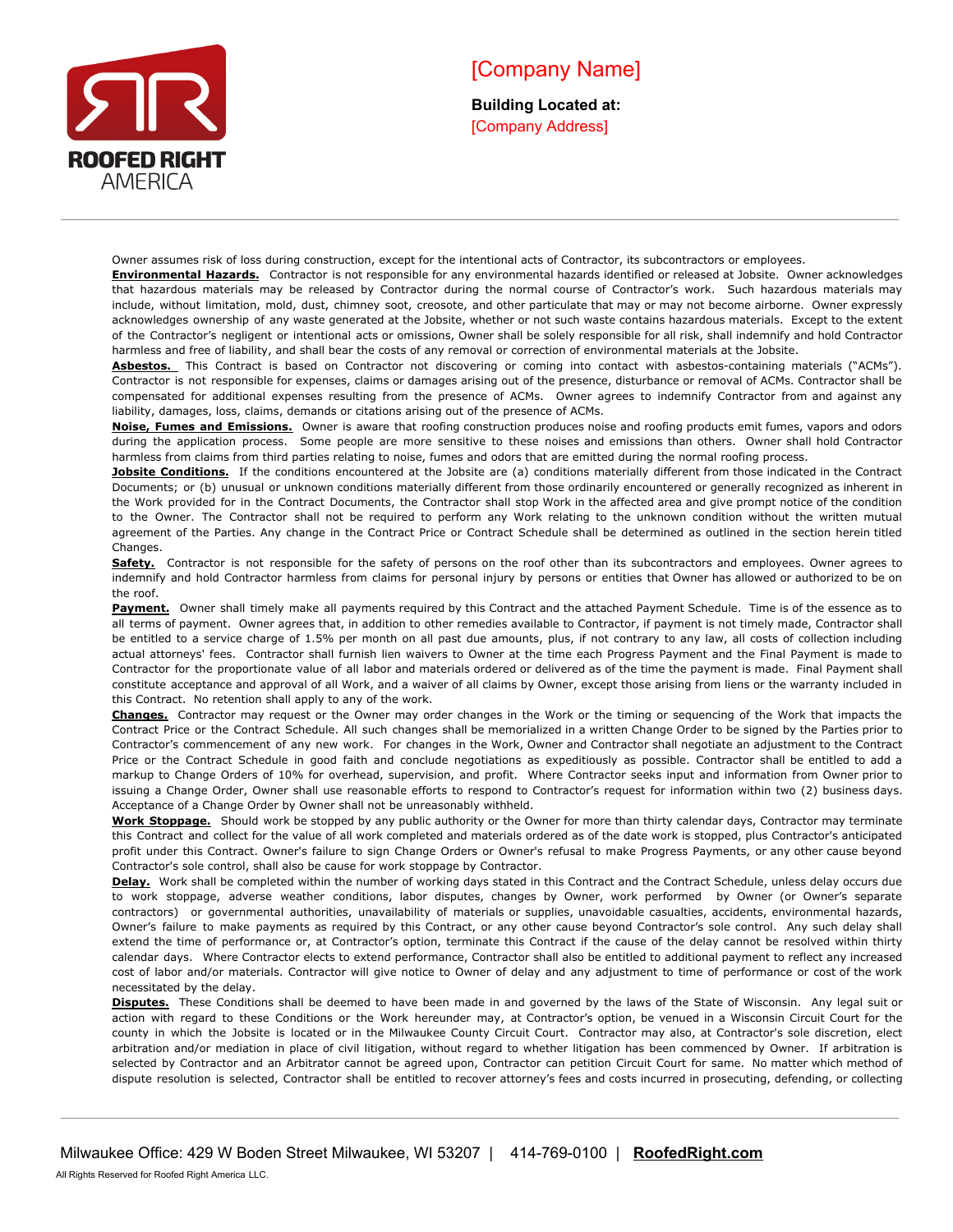

**Building Located at:** [Company Address]

from any dispute with Owner.

**Warranty.** Contractor warrants that all materials and equipment shall be new unless otherwise specified, of good quality, in conformance with the Contract Documents, and free from defective workmanship and materials. The Contractor further warrants that the Work shall be free from material defects not intrinsic to the design or materials required in the Contract Documents. The Contractor's warranty does not include remedies for defects or damages caused by normal wear and tear, use for a purpose for which the Work was not intended, improper or insufficient maintenance, modifications performed by the Owner, or abuse. Contractor shall assign and provide to Owner all manufacturers' warranties which apply to products, equipment, systems, or materials incorporated into the Work. Any products, equipment, systems, or materials which are covered by a manufacturer's warranty shall be covered exclusively by that warranty. Contractor's warranty as set forth above shall commence on the date Contractor receives final payment and run for a period of twelve (12) months. This warranty will not apply to the Work if Contractor does not receive Final Payment from Owner. The warranty period is not extended by Contractor's correction of defective work. If Owner discovers any defect to which Contractor's warranty applies, Owner shall notify Contractor in writing, identifying the defect and relevant Contract requirement which has been violated, within fourteen (14) days of Owner's discovery of the defect. Contractor shall promptly correct the defect at its own time and cost and bear the expense of additional services required for correction of the defect. If Owner does not provide Contractor notice of a defect within fourteen (14) days of discovery or does not permit Contractor the opportunity to test or correct the defect as reasonably requested by the Contractor, Owner waives the Contractor's obligation to correct the defect.

**Indemnification.** To the fullest extent permitted by law, Contractor shall indemnify and hold harmless the Owner and its employees from all claims for bodily injury or property damage, other than to the Work itself and other property insured, including reasonable attorneys' fees, costs and expenses, that may arise from the performance of the Work, but only to the extent caused by the negligent acts or omissions of the Contractor and its employees, subcontractors, and material suppliers. The Contractor shall be entitled to reimbursement of any defense costs paid above the Contractor's percentage of liability for the underlying claim to the extent provided for in this subsection. To the fullest extent permitted by law, the Owner shall indemnify and hold harmless Contractor and its employees, subcontractors, and material suppliers from all claims for bodily injury and property damage, other than property insured, including reasonable attorneys' fees, costs, and expenses, that may arise from the performance of work by the Owner, but only to the extent caused by the negligent acts or omissions of the Owner or its employees. The Owner shall be entitled to reimbursement of any defense costs paid above the Owner's percentage of liability for the underlying claim to the extent provided for in this subsection.

**Termination of Contract.** In the event of cancellation of the Contract by the Owner, Contractor shall receive compensation from the Owner for all costs of labor and materials and all other expenses incurred through that date plus Contractor's anticipated profit under the Contract. Contractor may unilaterally terminate this Contract at any time for any reason, including, without limitation, Owner's failure to timely pay and Owner's failure to timely make decisions relative to the Work. Owner shall remain obligated to pay Contractor for the value of all Work completed and materials ordered as of the date of termination, plus Contractor's anticipated profit under the Contract.

**Impairment of Credit.** If the Owner is or becomes insolvent, or is unable to pay its debts as they mature, or files or has filed against it a bankruptcy, insolvency, or similar petition, or fails to pay any debt arising hereunder to Contractor on time, or if Contractor in good faith doubts the ability of the Owner to pay, Contractor may, at its option, either: (a) terminate the work at any time thereafter, and Owner shall thereupon pay for all work performed on a pro-rata basis plus all lost profit; or (b) discontinue work until such time as the Owner has paid Contractor in full for work performed, has agreed to pay Contractor for any additional costs incurred because of such discontinuance, and upon such other terms or conditions as may be imposed by Contractor to ensure the payment for the work.

**Protection of Personal Property and Jobsite.** Owner agrees to remove or protect any personal property inside and outside the Jobsite. Contractor shall make reasonable efforts to avoid damage to existing property. Contractor will make every effort to keep debris and dust down to a bare minimum. Contractor is not responsible for housecleaning or damages sustained to Owner's personal property during normal construction activities.

Publicity. Owner agrees to allow Contractor to display construction signs at the Jobsite, and to use Owner's name or logos in advertisements, news releases, professional or trade papers or presentations, list of references, lead sheets or other types of publicity, and to otherwise disclose the existence or content of the Contract.

**Contract Interpretation.** The Contract Documents and subsequently issued Change Orders are essential parts of this Contract, and a requirement occurring in one is binding as though occurring in all. In resolving conflicts, discrepancies, or errors the following order of precedence shall be used: (a) the Contract (including modifications by Change Order), (b) these General Conditions, and (c) the drawings, plans or specifications, or (d) the other documents comprising the Contract Documents.

**Non-Waiver.** Failure by Contractor to insist upon strict performance of any terms or conditions of this Contract or failure or delay in exercising any rights or remedies provided herein or by law shall not be deemed a waiver of any right of Contractor to insist upon strict performance hereof or any of its rights or remedies in the future.

Severability. The provisions of this Contract are severable. If any provision shall be determined to be illegal or unenforceable, such determination shall have no effect on any other provision hereof, and the remainder of the Contract shall continue in full force and effect so that the purpose and intent of this Contract shall still be met and satisfied.

**Survival.** All terms, conditions and provisions of this Contract, which by their nature are independent of the period of performance, shall survive the cancellation, termination, expiration, default or abandonment of this Contract.